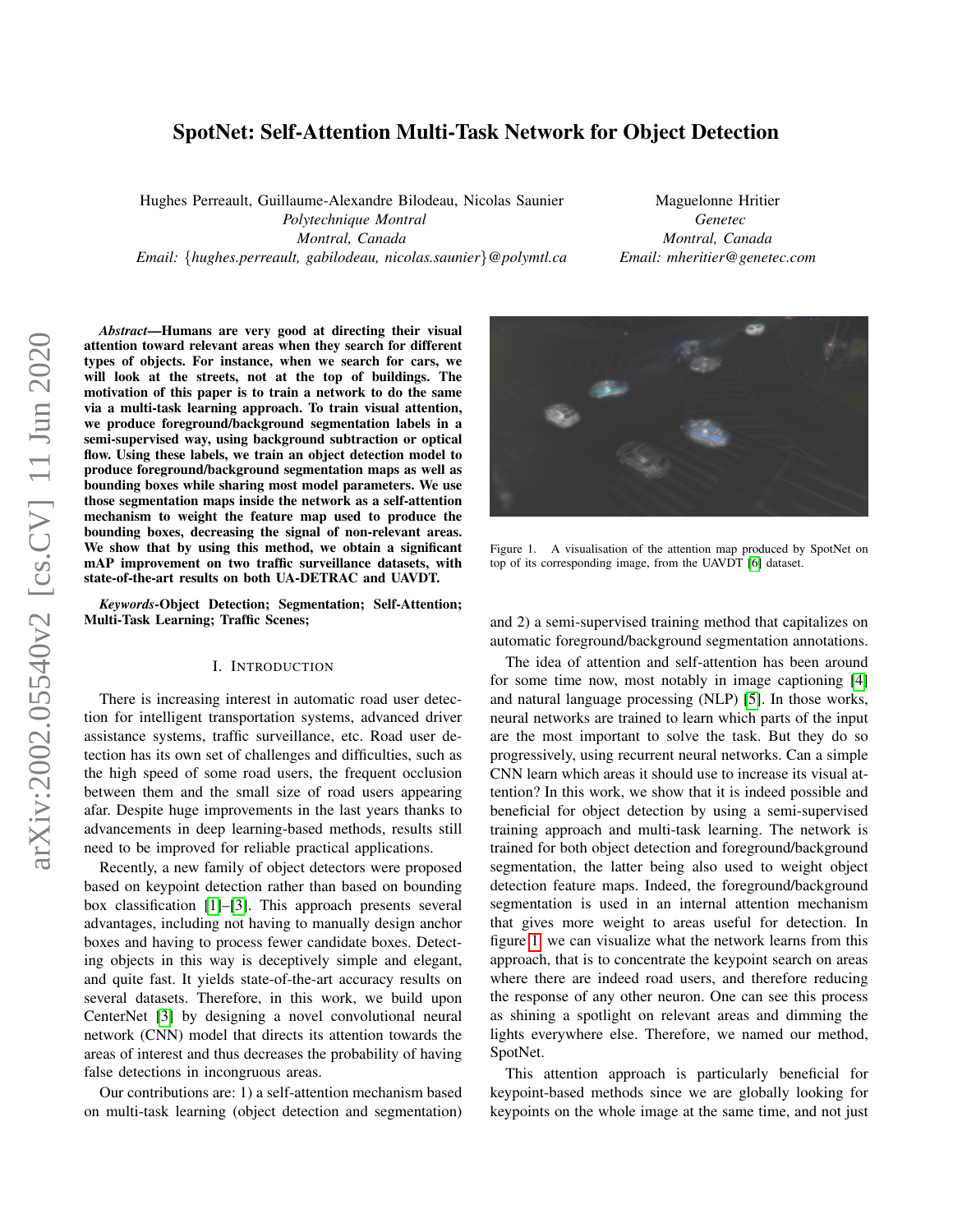classifying the object in a cropped bounding box. However, a question remains. How can we train such a self-attention process? Typically, object detection datasets do not provide the segmentation ground-truth since it is very costly and time-consuming to produce. Instead, we rely on classical computer vision techniques to generate automatic pixel-wise annotation labels and on datasets providing video sequences instead of single frames to train the network. In the case of fixed camera video sequences, we successfully employ a background subtraction method to obtain the automatic annotations, while in the case of moving camera video sequences, we rely on dense optical flow for the same purpose.

Although we use imperfect foreground/background segmentation annotations, we can train a network to produce quality segmentation maps by using multi-task learning. The detection and segmentation tasks are trained jointly by sharing all the parameters of the backbone network. Both tasks are mutually beneficial. Indeed, by producing a better segmentation, the object detection task benefits from a better attention mechanism. And by producing better object detection, the parameters of the backbone network get better at recognizing the features of interest from the images to improve the segmentation maps. We validated our method on two popular traffic scene datasets, and we show that our method is the state-of-art on these datasets by improving significantly the performance of the base network (CenterNet).

# II. RELATED WORK

Object detection as meant in this paper is the task of drawing a rectangular bounding box around objects of interest in an image, as well as producing a class label for each box. All state-of-the-art object detection methods have been based on deep learning since its rise. They can broadly be split up into two main categories, two-stage and one-stage methods.

Two-stage methods divide the task of object detection into two steps, producing a set of object candidates, and then computing a score, a label and a coordinate offset for each box. The first deep learning-based method was R-CNN [\[7\]](#page-6-5), which used an external method to produce box candidates, namely selective search [\[8\]](#page-6-6). It then passed each candidate in a CNN to compute features for each box. A classification is done on those features by a SVM afterwards. Fast R-CNN [\[9\]](#page-6-7) aimed to increase the speed of R-CNN by passing the whole image through a CNN once, and afterwards just cropped the relevant parts of the feature map for each box candidate for classification. Faster R-CNN [\[10\]](#page-6-8) is a further improvement that introduced the RPN, a region proposal network that shares most of its parameters with the classification and regression parts, making it even faster and more efficient than its predecessors. RFCN [\[11\]](#page-6-9) further builds upon Faster R-CNN by learning to detect and classify parts of objects and then using a grid of parts to vote on each object. Cascade R-CNN [\[12\]](#page-6-10) addresses the problems of the mismatch between the minimum IOU (Intersection over union) used to evaluate during inference, and the minimum IOU used to select a positive sample during training. They also address overfitting during training by training while progressively increasing the IOU thresholds.

One-stage methods aim to reduce the processing time of two-stage methods by removing the candidate proposal phase and by detecting objects directly from the feature map. The first one-stage method was YOLO [\[13\]](#page-6-11) which divides the input image into a regular grid and makes each cell predict two bounding boxes. Further iterations of the method, YOLOv2 [\[14\]](#page-6-12) and YOLOv3 [\[15\]](#page-6-13) built upon it by using anchor boxes, a better backbone network and several other tweaks. SSD [\[16\]](#page-7-0) addresses the multi-scale detection problem by combining feature maps at multiple spatial resolutions and then applying anchor boxes to look for objects. RetinaNet [\[17\]](#page-7-1) uses an FPN (Feature pyramid network) [\[18\]](#page-7-2) to produce a multi-scale pyramid of features and applies a set of anchor boxes followed by non-maximal suppression to find objects. CornerNet [\[1\]](#page-6-0) uses the Hourglass network [\[19\]](#page-7-3) paired with corner pooling layers to detect a set of top-left corners and bottom-right corners, and combines them with a learned embedding. Keypoint Triplets [\[2\]](#page-6-14) builds upon CornerNet by improving the corner pooling layers, and by also detecting a center keypoint to validate each object. Objects as Points [\[3\]](#page-6-1) detects an object as a center keypoint and regresses the size of the object to find the bounding box.

Attention mechanisms in object detection have been around for a while. In Geometric Proposal for Faster R-CNN [\[20\]](#page-7-4), the authors re-rank the proposals of the region proposal network depending on a geometric estimation of the scene, outperforming the standard Faster R-CNN by a large margin. Their geometric estimation of the scene is mostly based on vehicle scale. The HAT [\[21\]](#page-7-5) method uses a hierarchical attention mechanism that first trains a partspecific attention model. Then an LSTM models the relations between those parts, making it a part-aware detector. FG-BR Net [\[22\]](#page-7-6) uses background subtraction methods to produce a foreground image that is fed as another input to the network. They also introduce a feedback process from the detection outputs to the background subtraction to keep static objects in the foreground image. Compared to these models, our attention mechanism is simple, elegant and fast. Furthermore, we do not need background subtraction at inference, only during the training phase.

#### III. PROPOSED METHOD

Figure [2](#page-2-0) shows a detailed overview of our complete model.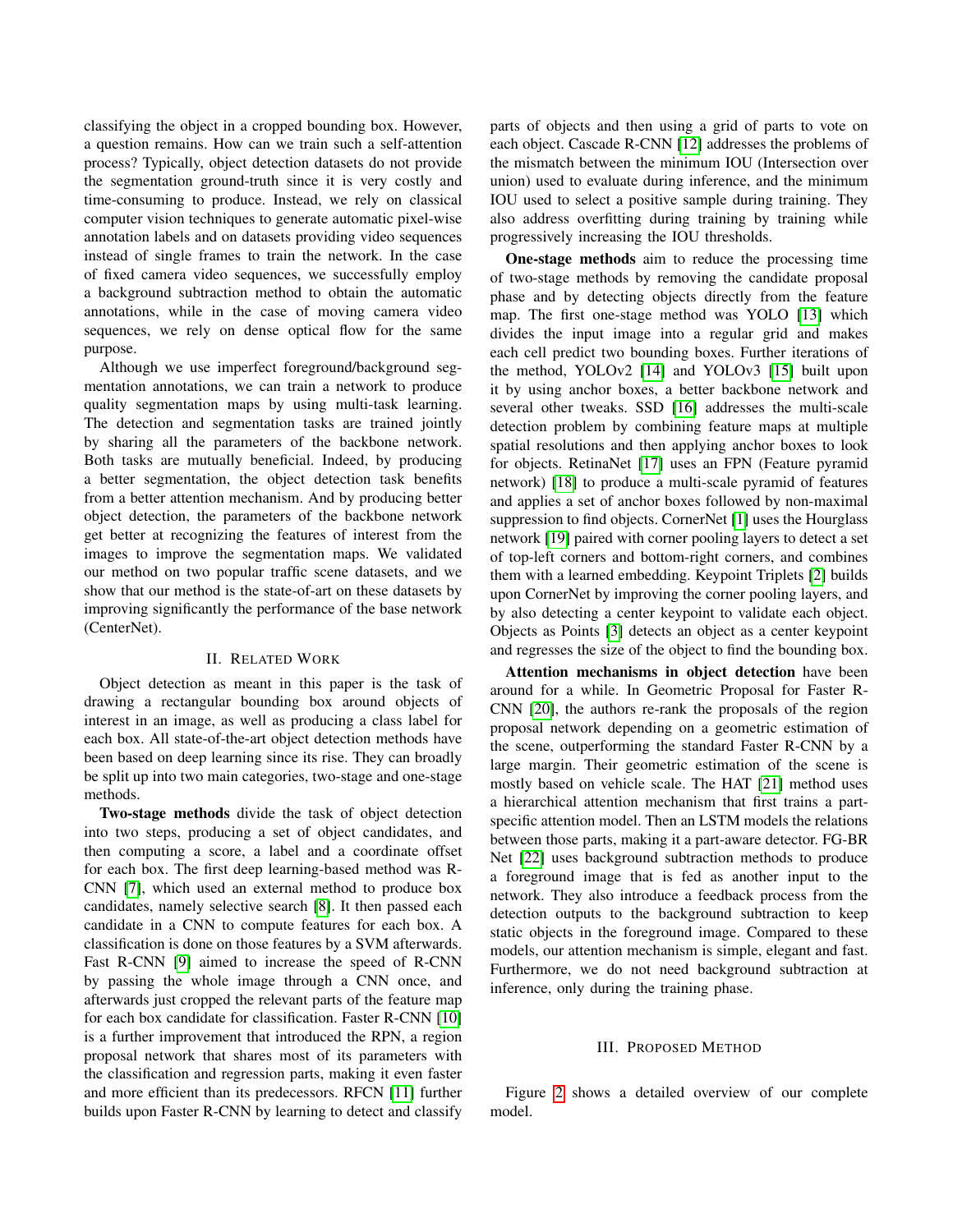

<span id="page-2-0"></span>Figure 2. Overview of SpotNet: the input image first passes through a double-stacked hourglass network; the segmentation head then produces an attention map that multiplies the final feature map of the backbone network; the final center keypoint heatmap is then produced as well as the size and coordinate offset regressions for each object.

#### *A. Base network*

Our method is based upon CenterNet [\[3\]](#page-6-1), not to be confused with the homonym method CenterNet, or keypoint triplets [\[2\]](#page-6-14). This method trains a backbone network to recognize the center point of objects by assigning the center pixel of a box to be the ground-truth center and gives a reduced loss for other close points. The width and height of the bounding box are regressed, as well as the coordinate offset of the box (to compensate from the error caused by the smaller spatial resolution of the output). The final output is thus a center point heatmap for each possible label, an object size for each point, and an offset for each point, the size and offset being label agnostic.

# *B. Multi-task Learning*

Our main idea is to train a network to perform multiple tasks, to make it better for at least one of the tasks. In our case, we train a network to perform segmentation of objects of interest while performing bounding box detection, thus making the shared parameters more generic and less prone to overfitting. To do this, we add a two-class (foreground/background) segmentation head to the network and train this head with semi-supervised annotations from training datasets (more details in subsection [III-D\)](#page-2-1).

The added segmentation head takes as input a feature map that has been reduced by a factor of four in terms of spatial dimension when compared to the input. It consists of three  $3 \times 3$  convolutions, with upsampling layers in between. The channel dimension is reduced to 1 in the last convolution, thus resulting in a segmentation map that is the same width and height as the input, with a single channel. The loss,  $L_{sea}$ , used to train this head is the binary cross-entropy, given by

<span id="page-2-2"></span>
$$
L_{seg} = -\frac{1}{N} \sum_{i=1}^{N} y_i * log(x_i) + (1 - y_i) * log(1 - x_i),
$$
 (1)

where  $y_i$  is the annotation label for sample i,  $x_i$  its predicted label by the network and  $N$  the number of samples. We found out during our experiments that it works better than the initial mean squared error loss that we had tried initially.

# *C. Self-Attention Mechanism*

To further benefit from our learned segmentation map, we implement a simple yet effective self-attention mechanism within the network. Once we obtain our segmentation map, we downsample it by a factor of 4 to reduce it to the spatial dimension of the original feature map. To attenuate the response at locations unlikely to contain an object of interest, we multiply every channel of the feature map with our segmentation map, thus reducing the probability of false positives in irrelevant areas.

### <span id="page-2-1"></span>*D. Semi-Supervised annotations*

To train our model to produce foreground/background segmentation maps, we had to produce semi-supervised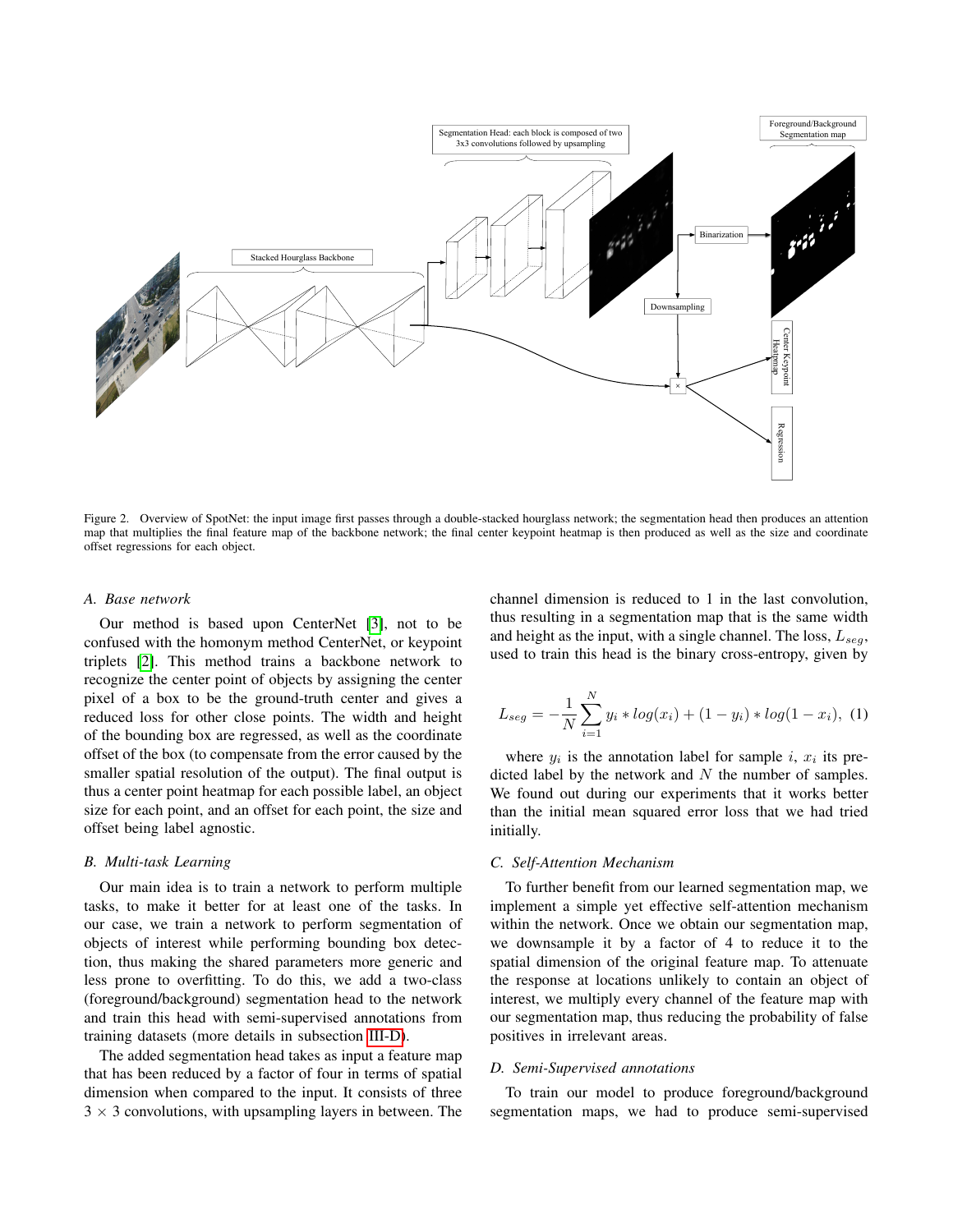pixel-wise segmentation annotations. To do that, we took advantage of having access to full video sequences, despite training and evaluating on a single frame at a time. For the fixed camera video sequences, we used the background subtraction method PAWCS [\[23\]](#page-7-7). Since background subtraction is not designed to work with a moving background, for the moving camera video sequences, we used Farneback optical flow [\[24\]](#page-7-8) followed by some basic image processing and a threshold on motion magnitude. For both automatic two-class segmentation results, we then do an intersection with the ground-truth bounding boxes for each frame to reduce noise and to obtain pixel-wise segmentation annotations only for the object categories to detect. All other object categories, not inside ground-truth training bounding boxes, are therefore labelled as background. This results in fairly good foreground/background segmentation maps, with sometimes squared corners at one or more sides, due to the intersection with bounding boxes, as can be seen in Figure [3.](#page-3-0) In our experiments, we find that not only are these non-perfect segmentation annotations good enough to train good attention maps, it also allows our segmentation head to produce segmentation maps comparable to good unsupervised foreground/background segmentation methods.

It should be noted that although our method requires videos for training to obtain the semi-supervised segmentation annotations, once trained, it can be applied to single images.



Figure 3. Example of semi-supervised annotations on UA-DETRAC [\[25\]](#page-7-9) produced by PAWCS [\[23\]](#page-7-7) and the intersection with the ground-truth bounding boxes.

#### <span id="page-3-0"></span>*E. Training for multiple tasks*

To adapt the training loss of the whole network, we added the binary cross-entropy loss of our segmentation head (equation [1\)](#page-2-2) to the original CenterNet loss. The center point heatmap loss  $L_{heat}$  is calculated with the focal loss [\[17\]](#page-7-1), and the losses for the regressions for the offset  $L_{off}$  and width/heigth  $L_{WH}$  are formulated as L1 losses as in the original paper [\[3\]](#page-6-1). The total loss  $L_{tot}$  is given by

$$
L_{tot} = L_{heat} + L_{off} + L_{seg} + 0.1 * L_{WH}.
$$
 (2)

The total loss is thus the sum of all losses, with the width and height regression having less weight than the others, 0.1 compared to 1.

#### IV. EXPERIMENTS

#### *A. Datasets*

To validate the effectiveness of our method, we trained and evaluated it against other state-of-the-art methods on two datasets of traffic scenes, namely UA-DETRAC [\[25\]](#page-7-9) and UAVDT [\[6\]](#page-6-2). Figure [4](#page-3-1) and Figure [5](#page-3-2) show example frames of UA-DETRAC and UAVDT respectively, with their groundtruth. These two datasets were captured with very different settings, UA-DETRAC being filmed with a fixed camera for every scene, and UAVDT with a moving camera. Both datasets have pre-determined test sets, and we used a subset of the training data to do the validation.



Figure 4. Sample from UA-DETRAC with the ground-truth bounding boxes in yellow.

<span id="page-3-1"></span>

Figure 5. Sample from UAVDT with the ground-truth bounding boxes in yellow.

<span id="page-3-2"></span>Evaluation is done using the Matlab code provided by the authors of both datasets. A strict training and validation protocol was followed and the testing data was never seen by the network before the final evaluation. The performance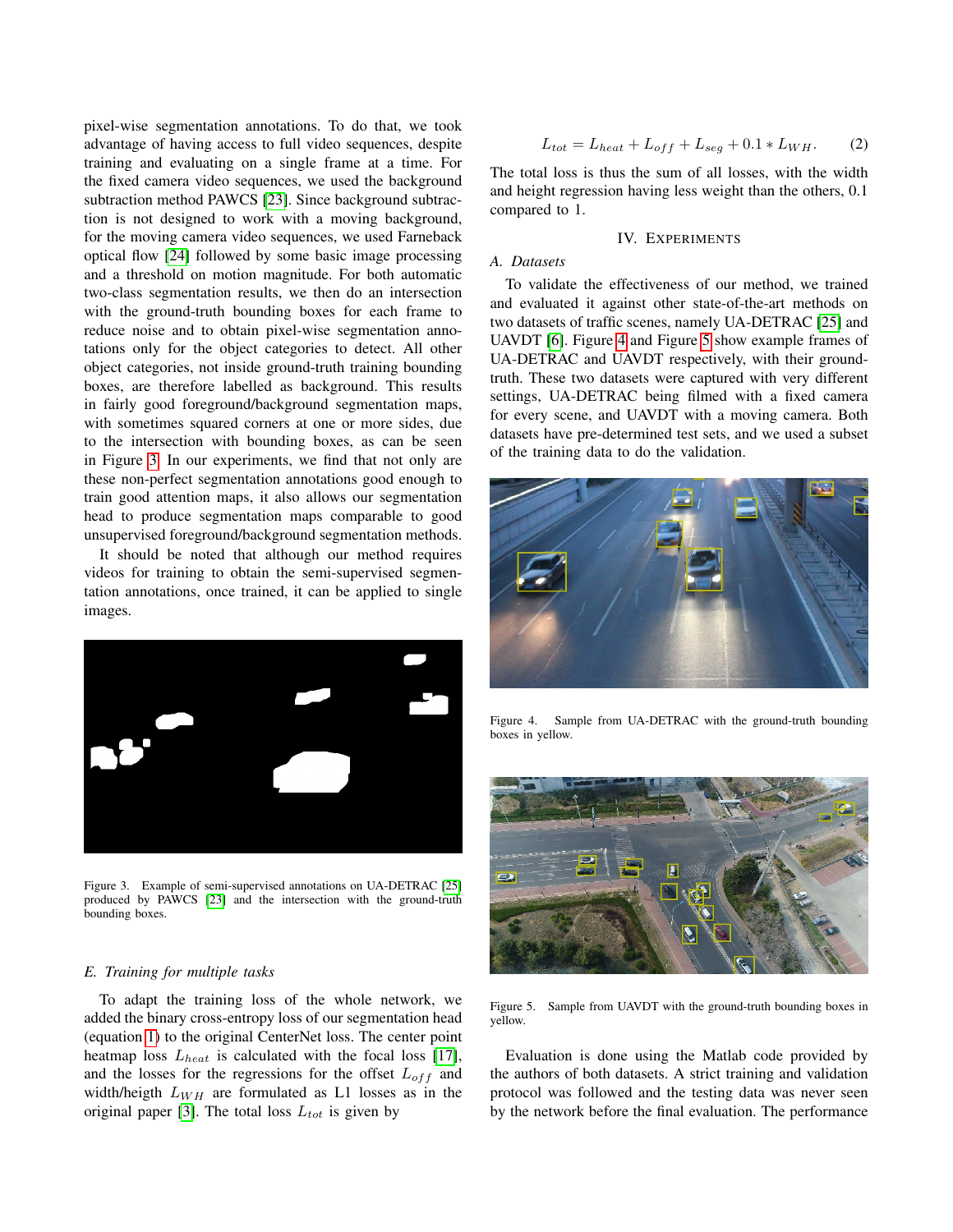measure used for evaluation is the mAP, the mean Average Precision, with a minimum IOU of 0.7 between inferred and ground-truth bounding boxes. The minimum IOU is the minimum overlap of a bounding box with the ground-truth to be considered a true detection. The IOU is computed as the intersection of the boxes divided by the union of the boxes. The mean average precision is the mean of the average precisions for all classes for multiple values of recall, ranging from 0 to 1 with small steps, typically of 0.1.

# *B. Implementation Details*

We used the stacked hourglass network as our backbone because it shows the best performance for keypoint estimation. This network is composed of modules of downsampling and convolutions followed by upsampling and convolutions with skip connections in an encoder-decoder fashion. For our experiments, we use the Hourglass-104 version as in [\[1\]](#page-6-0) which stacks two encoder-decoder modules. We implemented the model in PyTorch 0.4.1 using Cuda 10.0. Experiments were run on a workstation with 32 GB of RAM and a NVIDIA GTX 1080Ti GPU. The Github repository for this project is [https://github.com/hu64/SpotNet.](https://github.com/hu64/SpotNet)

# *C. Object detection results*

The experimental results are shown in Table [I](#page-5-0) for UA-DETRAC and in Table [II](#page-5-1) for UAVDT. We outperform our baseline, CenterNet, by a very significant margin on both datasets while being the state-of-art results on both datasets as well. The results are very coherent, showing approximately the same percentage of improvement over CenterNet on both datasets, the absolute value on UAVDT being smaller.

For UA-DETRAC, not only do we outperform all previously published results, we do so in every category, showing the benefit of our self-attention mechanism based on multitask learning. Moreover, the improvements are particularly impressive for the category hard and cloudy, meaning that our model is particularly good for hard examples. It is interesting to note that the improvement for the easy category is very small, due to the mAP values being already very high. Nonetheless, improvement is consistent across all categories. At the moment of writing, our model outperforms every published result on this dataset, including ensemble models from challenges [\[26\]](#page-7-10).

The UAVDT dataset is more difficult than UA-DETRAC due to its high density of small vehicles and aerial point of view, but the percentage of improvement remains consistent. Our model also outperforms every published result on this dataset by a very significant margin.

# *D. Foreground/Background segmentation results*

Although that was not our principal objective, it is nonetheless interesting to see how we do on specialized foreground/background benchmarks. To produce results, we used our best model trained on UA-DETRAC and ran it on three sequences of the changedetection.net dataset [\[32\]](#page-7-11) containing only vehicles (because UA-DETRAC includes only annotations for vehicles). To obtain the foreground, we took the attention maps produced by our network, applied a binary threshold and then masked the resulting image with the bounding boxes detected by our network to remove noise. We can see in table [III](#page-5-2) that our method produces competitive results, although we do not quite reach state-ofthe-art foreground/background performance. Figure [6](#page-5-3) shows qualitative results on a few frames. Our method does not always fit the object boundaries very well. This is expected since the training annotations are imperfect. Nevertheless, we outperform several classical methods, at no additional cost when producing bounding boxes. It is important to note that a limitation of our model is that it must be trained on the objects we want to segment.

### V. DISCUSSION

#### *A. Ablation study*

To detail the contribution of each part of our model, we conducted an ablation study on UA-DETRAC. Table [IV](#page-6-15) shows that even though multi-task learning helps, the biggest contribution comes from combining our attention process with it. To further understand the contribution of each part, we draw the precision/recall curve (Figure [7\)](#page-6-16) compared to several other methods on UA-DETRAC. On this curve, we can note that the multi-task learning by itself (SpotNet No Attention) helps to be more precise, but does not help to detect more objects, i.e. to reach improved values of recall. On the other hand, the attention mechanism does both, it helps to be even more precise for the same values of recall (fewer false positives), and it also allows the model to detect more and reach significantly higher values of recall.

Since the network is looking for keypoints on the whole image, it is natural that concentrating the search on learned foreground pixels will increase the probability that the keypoints found belong to the objects of interest, thus reducing the rate of false positives. Furthermore, the experiments show that this increases recall because the network can concentrate on useful information.

It is expected that learning the segmentation task jointly with the object detection task can be mutually beneficial since both tasks have a large overlap in what needs to be learned. The main difference is that object detection needs to separate instances, while segmentation needs a more precise border around the objects. We show that semi-supervised annotations are good enough for our purpose, and multitask learning by itself, based on those annotations, improves precision.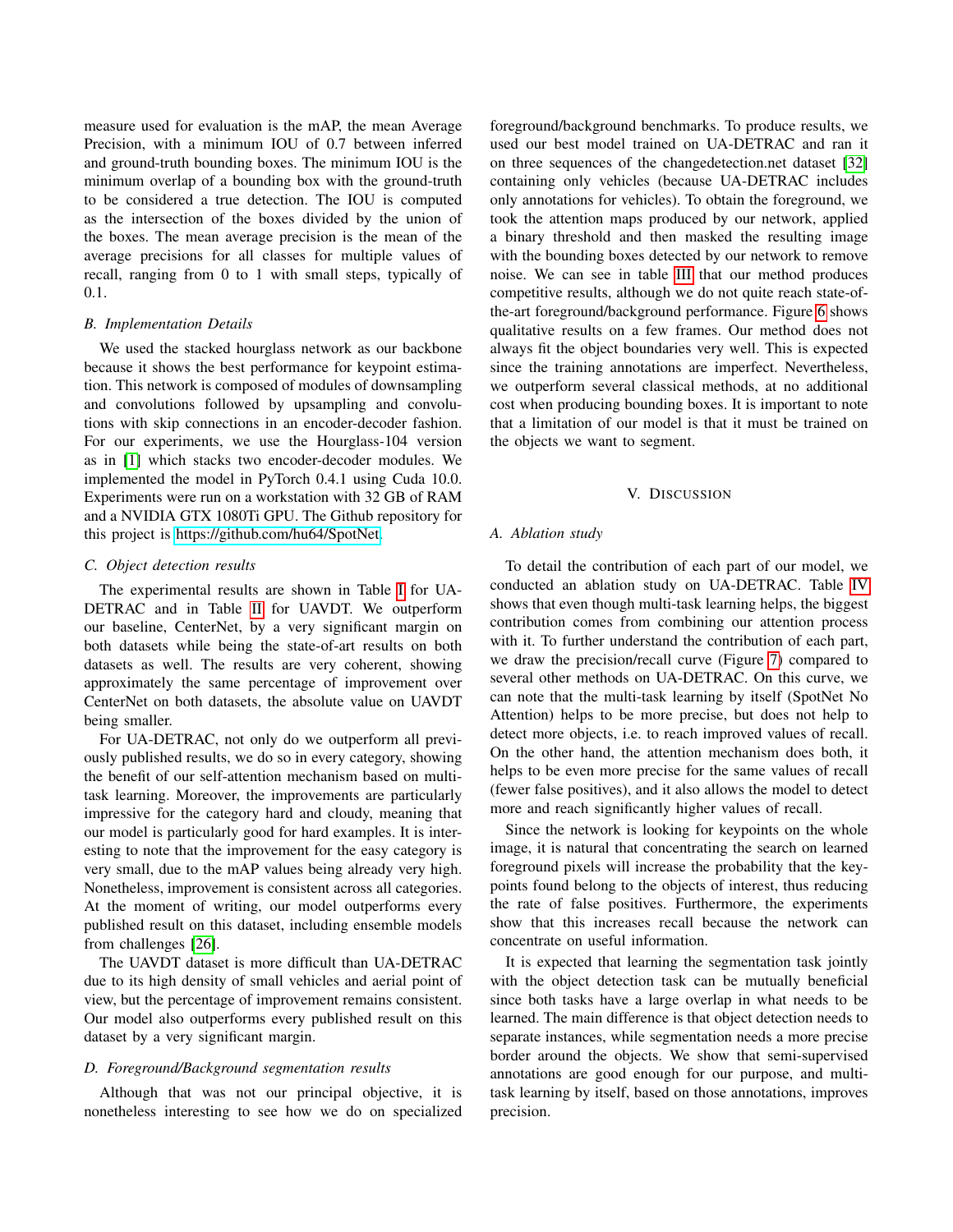<span id="page-5-0"></span>Table I RESULTS ON THE UA-DETRAC DATASET [\[25\]](#page-7-9). 3D-DETNET RESULTS ARE FROM [\[27\]](#page-7-12), AND OTHERS RESULTS ARE REPORTED AS IN THE RESULTS SECTION OF THE UA-DETRAC WEBSITE (BOLDFACE: BEST RESULT, *Italic*: INDICATES OUR BASELINE).

| Model              | Overall | Easy   | Medium | Hard   | Cloudy | Night  | Rainy  | Sunny  |
|--------------------|---------|--------|--------|--------|--------|--------|--------|--------|
| SpotNet (ours)     | 86.80%  | 97.58% | 92.57% | 76.58% | 89.38% | 89.53% | 80.93% | 91.42% |
| CenterNet [2]      | 83.48%  | 96.50% | 90.15% | 71.46% | 85.01% | 88.82% | 77.78% | 88.73% |
| $FG-BR$ Net $[22]$ | 79.96%  | 93.49% | 83.60% | 70.78% | 87.36% | 78.42% | 70.50% | 89.8%  |
| <b>HAT</b> [21]    | 78.64%  | 93.44% | 83.09% | 68.04% | 86.27% | 78.00% | 67.97% | 88.78% |
| GP-FRCNNm [20]     | 77.96%  | 92.74% | 82.39% | 67.22% | 83.23% | 77.75% | 70.17% | 86.56% |
| <b>R-FCN</b> [11]  | 69.87%  | 93.32% | 75.67% | 54.31% | 74.38% | 75.09% | 56.21% | 84.08% |
| EB [28]            | 67.96%  | 89.65% | 73.12% | 53.64% | 72.42% | 73.93% | 53.40% | 83.73% |
| Faster R-CNN [10]  | 58.45%  | 82.75% | 63.05% | 44.25% | 66.29% | 69.85% | 45.16% | 62.34% |
| <b>YOLOv2</b> [14] | 57.72%  | 83.28% | 62.25% | 42.44% | 57.97% | 64.53% | 47.84% | 69.75% |
| RN-D [29]          | 54.69%  | 80.98% | 59.13% | 39.23% | 59.88% | 54.62% | 41.11% | 77.53% |
| 3D-DETnet [27]     | 53.30%  | 66.66% | 59.26% | 43.22% | 63.30% | 52.90% | 44.27% | 71.26% |



<span id="page-5-3"></span>Figure 6. Example of foreground/background segmentation maps obtained with several segmentation methods. First row: frame 1015 of "highway", second row: frame 967 of "traffic", third row: frame 883 of "boulevard".

<span id="page-5-1"></span>Table II RESULTS ON THE UAVDT [\[6\]](#page-6-2) DATASET (BOLDFACE: BEST RESULT, *Italic*: INDICATES OUR BASELINE).

| Model             | Overall |  |  |
|-------------------|---------|--|--|
| SpotNet (Ours)    | 52.80%  |  |  |
| CenterNet [2]     | 51.18%  |  |  |
| Wang et al. [30]  | 37.81%  |  |  |
| <b>R-FCN</b> [11] | 34.35%  |  |  |
| SSD [16]          | 33.62%  |  |  |
| Faster-RCNN [10]  | 22.32%  |  |  |
| <b>RON [31]</b>   | 21.59%  |  |  |

<span id="page-5-2"></span>Table III RESULTS ON THE CHANGEDETECTION.NET [\[32\]](#page-7-11) DATASET. RESULTS ARE AVERAGED FOR SEQUENCES "HIGHWAY", "TRAFFIC" AND "BOULEVARD" (BOLDFACE: BEST RESULT).

| Model             | Average F-Measure |
|-------------------|-------------------|
| <b>PAWCS</b> [23] | 0.872             |
| SuBSENSE [33]     | 0.831             |
| SpotNet (Ours)    | 0.806             |
| <b>SGMM [34]</b>  | 0.766             |
| <b>KNN</b> [35]   | 0.731             |
| GMM [36]          | 0.709             |

# *B. Limitations of our Model*

One of the limitations of our model is the fact that it needs semi-supervised annotations to be trained properly. However, we believe that in most real-world applications, video sequences are available and we can thus run background subtraction or optical flow to generate them. In other cases, pre-trained semantic segmentation methods could be used to obtain the desired annotations.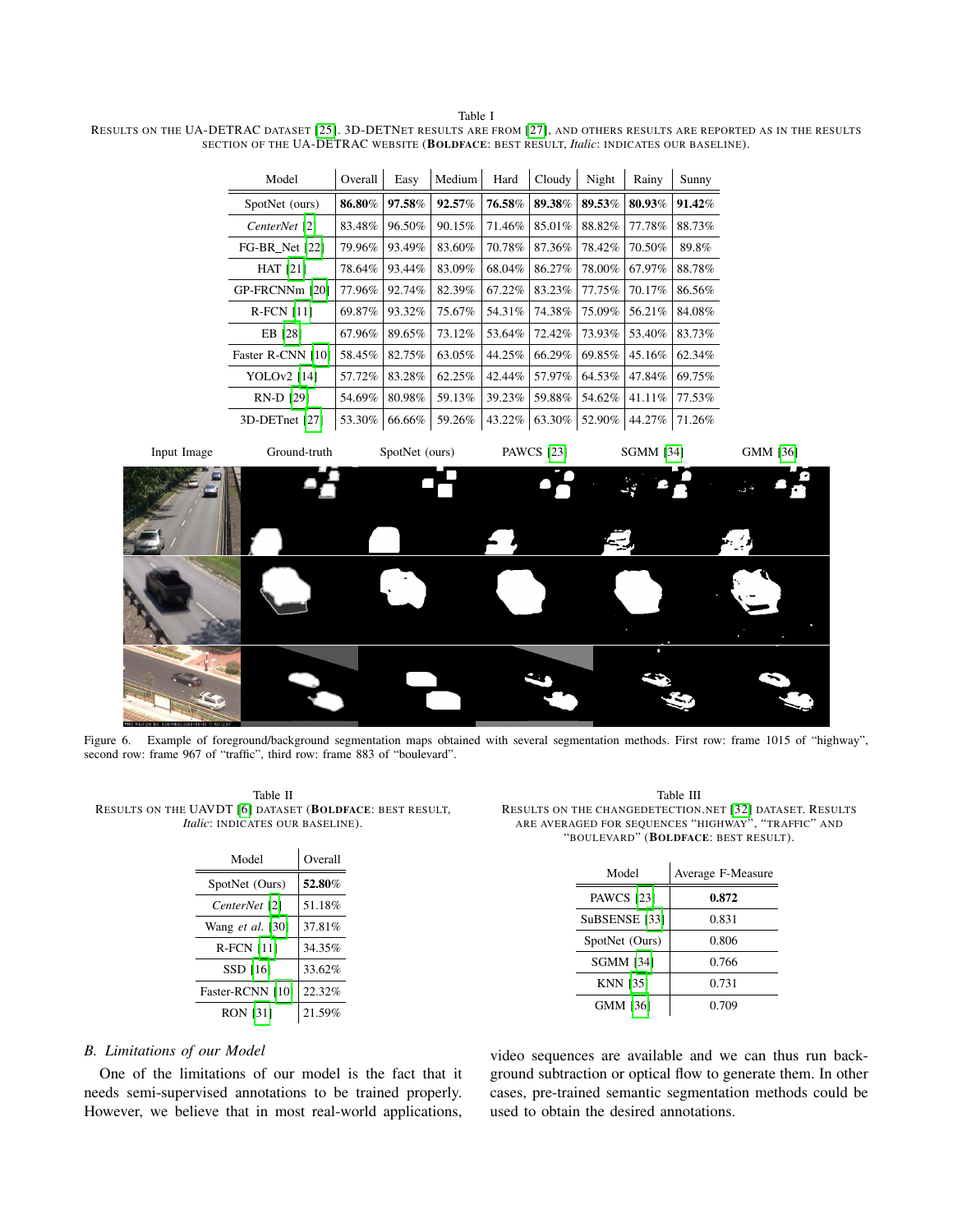Table IV ABLATION STUDY ON THE UA-DETRAC [\[25\]](#page-7-9) DATASET.

 $\mathbf{r}$ 

<span id="page-6-15"></span>

| Attention   Multi-Task   Overall   Easy   Medium   Hard   Cloudy   Night   Rainy   Sunny |  |                                                                                                                           |  |  |  |
|------------------------------------------------------------------------------------------|--|---------------------------------------------------------------------------------------------------------------------------|--|--|--|
|                                                                                          |  | $\mid 86.80\% \mid 97.58\% \mid 92.57\% \mid 76.58\% \mid 89.38\% \mid 89.53\% \mid 80.93\% \mid 91.42\% \mid$            |  |  |  |
|                                                                                          |  | $84.57\%$   96.72%   90.85%   73.16%   86.53%   88.76%   78.84%   90.10%                                                  |  |  |  |
|                                                                                          |  | $\vert 83.48\% \vert 96.50\% \vert 90.15\% \vert 71.46\% \vert 85.01\% \vert 88.82\% \vert 77.78\% \vert 88.73\% \rangle$ |  |  |  |



<span id="page-6-16"></span>Figure 7. Precision/Recall curve of our model compared with a variant and other methods.

# VI. CONCLUSION

In this paper, we presented a novel multi-task model equipped with a self-attention process, and we trained it with semi-supervised annotations. We show that these improvements allow us to reach state-of-the-art performance on two traffic scenes datasets with different settings. We argue that not only does this improve accuracy by a large margin, it also provides instance segmentations of the road users almost at no cost.

# ACKNOWLEDGMENT

We acknowledge the support of the Natural Sciences and Engineering Research Council of Canada (NSERC), [RDCPJ 508883 - 17], and the support of Genetec.

#### **REFERENCES**

- <span id="page-6-0"></span>[1] H. Law and J. Deng, "Cornernet: Detecting objects as paired keypoints," in *Proceedings of the European Conference on Computer Vision (ECCV)*, 2018, pp. 734–750.
- <span id="page-6-14"></span>[2] K. Duan, S. Bai, L. Xie, H. Qi, Q. Huang, and Q. Tian, "Centernet: Keypoint triplets for object detection," in *Proceedings of the IEEE International Conference on Computer Vision*, 2019, pp. 6569–6578.
- <span id="page-6-1"></span>[3] X. Zhou, D. Wang, and P. Krähenbühl, "Objects as points," *arXiv preprint arXiv:1904.07850*, 2019.
- <span id="page-6-3"></span>[4] K. Xu, J. Ba, R. Kiros, K. Cho, A. Courville, R. Salakhudinov, R. Zemel, and Y. Bengio, "Show, attend and tell: Neural image caption generation with visual attention," in *International conference on machine learning*, 2015, pp. 2048–2057.
- <span id="page-6-4"></span>[5] A. Vaswani, N. Shazeer, N. Parmar, J. Uszkoreit, L. Jones, A. N. Gomez, Ł. Kaiser, and I. Polosukhin, "Attention is all you need," in *Advances in neural information processing systems*, 2017, pp. 5998–6008.
- <span id="page-6-2"></span>[6] D. Du, Y. Qi, H. Yu, Y. Yang, K. Duan, G. Li, W. Zhang, Q. Huang, and Q. Tian, "The unmanned aerial vehicle benchmark: Object detection and tracking," in *Proceedings of the European Conference on Computer Vision (ECCV)*, 2018, pp. 370–386.
- <span id="page-6-5"></span>[7] R. Girshick, J. Donahue, T. Darrell, and J. Malik, "Rich feature hierarchies for accurate object detection and semantic segmentation," in *The IEEE Conference on Computer Vision and Pattern Recognition (CVPR)*, 2014.
- <span id="page-6-6"></span>[8] J. R. Uijlings, K. E. Van De Sande, T. Gevers, and A. W. Smeulders, "Selective search for object recognition," *International journal of computer vision*, vol. 104, no. 2, pp. 154– 171, 2013.
- <span id="page-6-7"></span>[9] R. Girshick, "Fast r-cnn," in *The IEEE International Conference on Computer Vision (ICCV)*, 2015.
- <span id="page-6-8"></span>[10] S. Ren, K. He, R. Girshick, and J. Sun, "Faster r-cnn: Towards" real-time object detection with region proposal networks," in *Advances in neural information processing systems*, 2015, pp. 91–99.
- <span id="page-6-9"></span>[11] J. Dai, Y. Li, K. He, and J. Sun, "R-fcn: Object detection via region-based fully convolutional networks," in *Advances in Neural Information Processing Systems 29*. Curran Associates, Inc., 2016, pp. 379–387.
- <span id="page-6-10"></span>[12] Z. Cai and N. Vasconcelos, "Cascade r-cnn: Delving into high quality object detection," in *Proceedings of the IEEE conference on computer vision and pattern recognition*, 2018, pp. 6154–6162.
- <span id="page-6-11"></span>[13] J. Redmon, S. Divvala, R. Girshick, and A. Farhadi, "You only look once: Unified, real-time object detection," in *Proceedings of the IEEE conference on computer vision and pattern recognition*, 2016, pp. 779–788.
- <span id="page-6-12"></span>[14] J. Redmon and A. Farhadi, "Yolo9000: Better, faster, stronger," in *The IEEE Conference on Computer Vision and Pattern Recognition (CVPR)*, 2017.
- <span id="page-6-13"></span>[15] ——, "Yolov3: An incremental improvement," *arXiv preprint arXiv:1804.02767*, 2018.